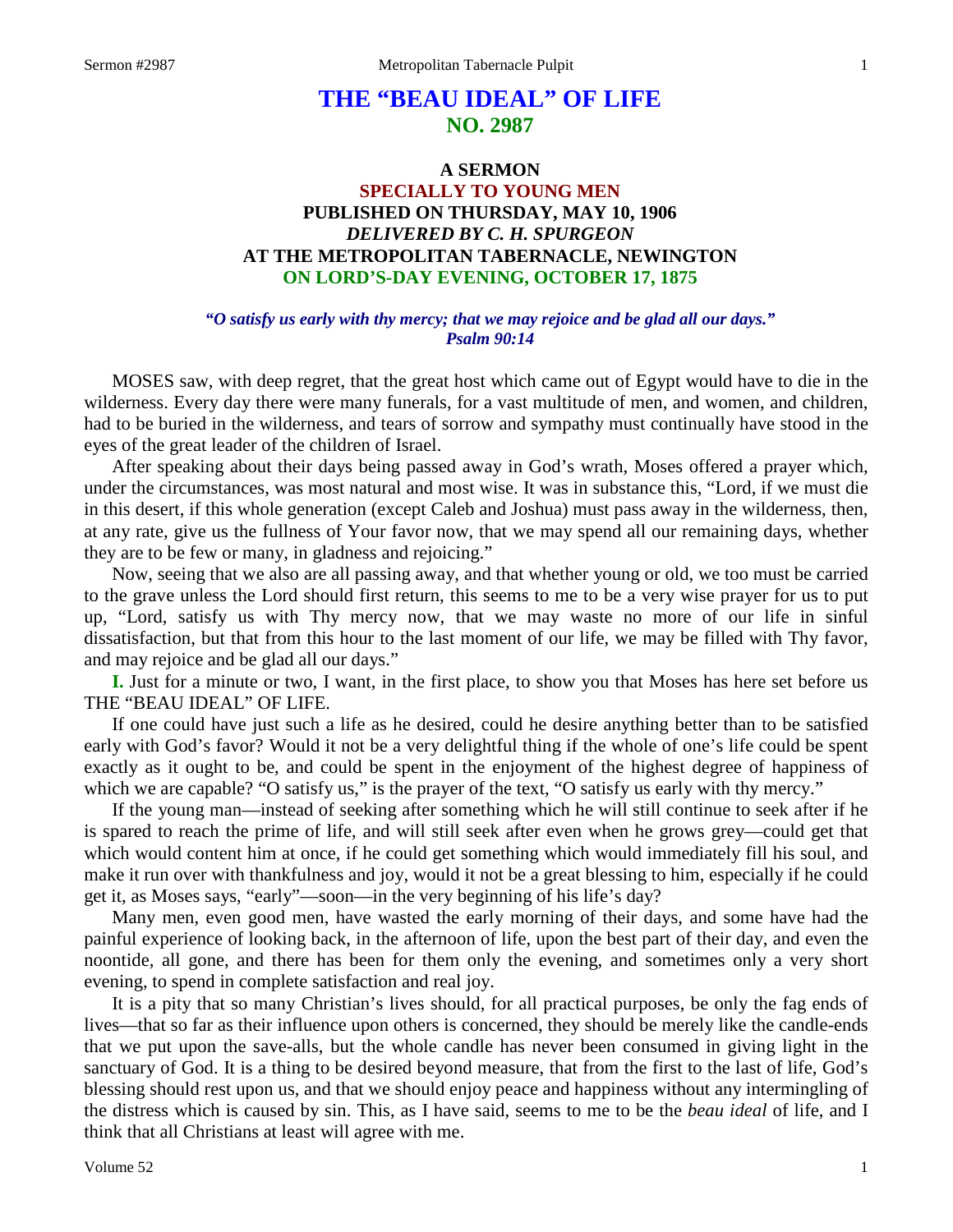It is a poor way of building a house to have a flaw in the foundation, for however carefully we may build the superstructure, we can never make a satisfactory building because of the flaw down below. It is poor weaving on the part of the man at the loom, when he has a flaw at the beginning of his work however carefully he may weave the latter portion of it, he will always know that he cannot get that old flaw out, that the piece of cloth will never be perfect.

In contrast to this kind of building and weaving, it would be a blessed thing to have such grace and such wisdom given that the very first course of the foundation of the house of life should be well and truly laid, and that the whole building should be to the praise and glory of God, and it would be equally blessed that the very first throws of the shuttle of the web of life should be in accordance with the right rules for weaving, so that the whole piece of cloth might be pronounced perfect after its kind. I think this is the meaning of the prayer of the text, "O satisfy us early with thy mercy; that we may rejoice and be glad all our days."

**II.** Secondly, as we judge this satisfaction to be the *beau ideal* of life, let us consider HOW SOME PEOPLE HAVE SOUGHT TO ATTAIN IT.

I do not hesitate to say that the first part of the text is the cry of all men, *"O satisfy us,* satisfy us, satisfy us!" But there is a kind of horse-leech in every man's soul that is not easily satisfied. It is like death, and the grave, and the sea. Whatever may be cast into the maw of death, it is as hungry as it was before, and the sepulcher is never satisfied, and throw what you will into the sea, it is always ready to receive more.

So is it with the hearts of men. "O satisfy us, satisfy us," they cry, as the heathens shout to their idol gods, and as the priests of Baal cried to their lifeless image. "O satisfy us," is the world's cry today, for man's hunger is insatiable, though he disdains the only food which would satisfy his cravings. "O satisfy us," is the cry which is heard in every quarter of the globe—alas! not ascending to heaven, as it should, but going out to the things of time and sense. Still do men seek satisfaction in that which Solomon calls "vanity of vanities."

Wise young men pray, in the words of the text, "O satisfy us *early."* They want to get that which is to be the source of their joy, not when they can no longer enjoy it, but now, so they cry, "satisfy us early." They do not ask for God's mercy merely as a sort of pension for their old age, but they want to have it now.

At any rate, I know that I did, for I wished to obtain whatever of gladness and joy could be had even in my youthful days. There is nothing wrong in desiring to be happy, there is nothing wrong in offering the prayer, "O satisfy us early," so long as that prayer is completed in the way in which my text completes it, "O satisfy us early *with thy mercy."*

*Many have tried to satisfy themselves by gaining money*. This is a pursuit in which a man may lawfully engage if it is not the chief object of his life, as so many make it. They believed that they would be satisfied when they had acquired a certain amount, but they were not.

I might confidently ask every man of wealth, now in this world, whether he was satisfied when he reached the amount which he had himself fixed as the limit of his desire? Did he not then feel that he must have more than that amount? Of course he did, so he set before him another sum, and he said that when he had accumulated that amount, he would be content. But was he? Is not the desire for wealth a thing which grows with that it feeds upon, so that the more a man has, the more he still wants?

There never did live, and there never could live, a man whose entire nature could be satisfied with his worldly possessions. You know that we call the man, who delights in hoarding up riches, a miser. Why do we call him by that name unless it is because he is truly miserable? The very name for the man who is engrossed with avarice signifies unhappiness, and when you need to describe somebody who is both aged and wretched, you say, "He is like an old miser." Yes, so it is. Men may amass as much wealth as they will, but if, with the money, they have not acquired something better than the best metal that ever came from the mine or the mint, they will still go on crying, "O satisfy us! O satisfy us!"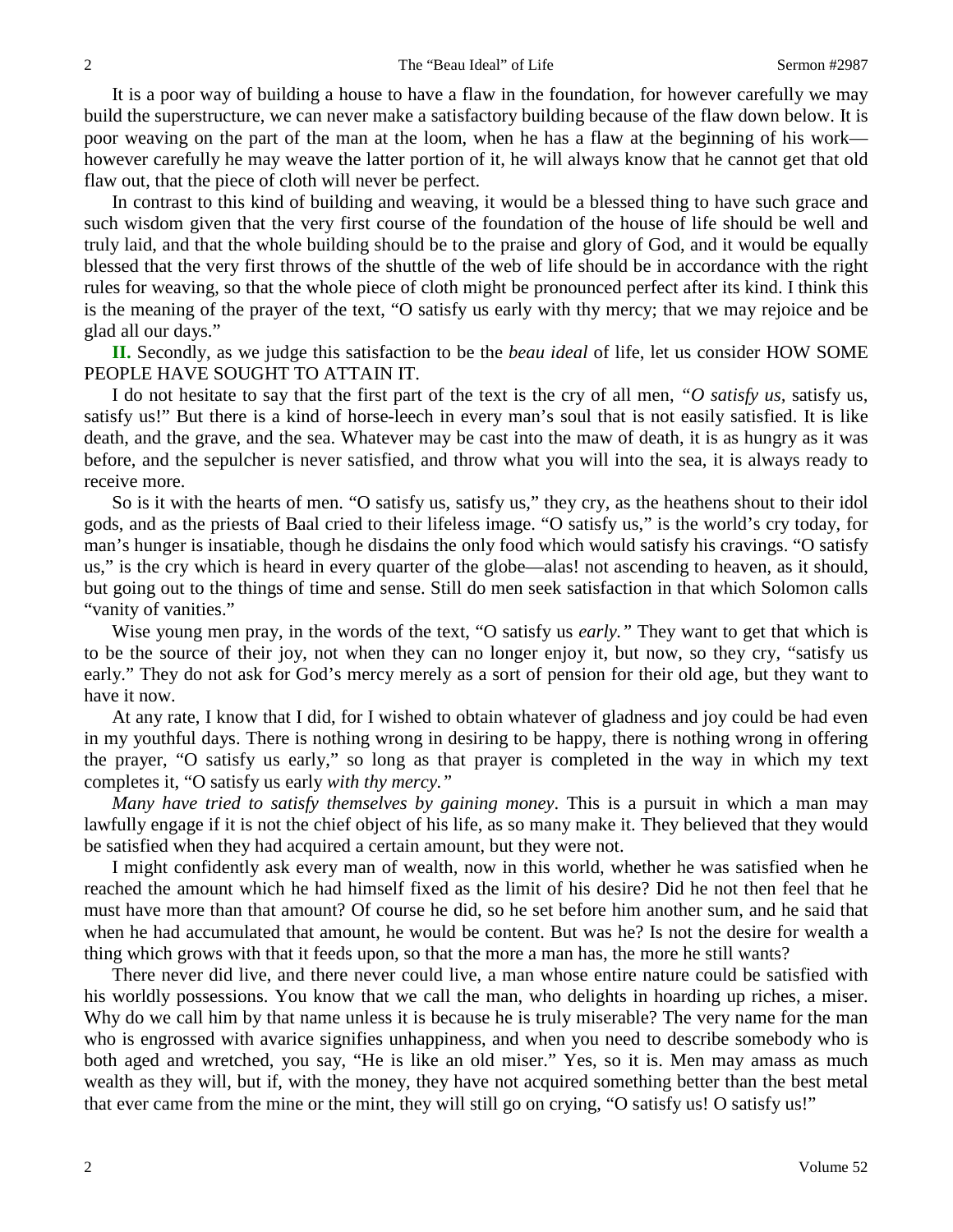The Indians of South America believed that the Spaniards' god was made of gold, and well they might when they saw the strangers' devotion to their idol. They once poured molten gold down a Spaniard's throat, saying, "You have thirsted for it, now you shall have enough of it." But if a man could eat gold, and drink gold, and sleep with gold, and walk with gold and be robed in gold, yet, still, what is there in that metal which could satisfy the cravings of the highest part of man's nature—that mysterious spiritual thing which is called the soul? No, there is no solid satisfaction for the soul in all the wealth in the world.

Others have despised this gross pursuit, and *they have said that satisfaction is to be found in fame*. We all of us like respect, esteem, honor, it is false for any man to say that he does not like praise, for he does, and if anyone is pleased at being told that he does not like flattery, he is then being more highly flattered than at any other time of his life, and he is enjoying the sensation!

Some men, to gain honors and distinction in various ways, have made complete slaves of themselves. They have supposed that if they could but get these honors—perhaps the honor of a degree at the university, or the honor of a certain rank in the profession of the law, or even in the church, they would be satisfied, but no man was ever yet satisfied with honors. They are but as a puff of wind which can never fill an immortal soul.

If you read the histories of those statesman who have risen to the greatest heights of fame, you will, as a rule, find that the most famous man in the kingdom is generally the greatest slave. He has, from the very weight of his honors, the heavier burden of responsibility to bear. As "uneasy lies the head that wears a crown," so, in its degree, uneasy lies the head that wears the laurel or the bay. There is no contentment to be found in fame, as those have proved who have won the most of it. There was a time when the flattery of two or three poor people in a village would have satisfied them, but now the plaudits of a whole nation seem as nothing to them, and when the whole world is ringing with their renown, they sit down in despondency, wring their hands in misery, and cry, with Solomon, "Vanity of vanities; all is vanity."

Others have said, *"But surely there is something solid and satisfying in learning."* Well, there is more to be said for this than for either of the other two things that I have mentioned, and as far as I am concerned, I would sooner seek satisfaction in my library than in the marble halls of the wealthy or in the courts of kings.

To study, to read, to make discoveries, to furnish the brain, to enrich the mind—there is something worth doing in all this, yet Solomon, who carried out this idea as far as it could be carried out in his day, recorded his very emphatic verdict concerning it, "Much study is a weariness of the flesh." "Vanity of vanities, all is vanity," is very apt to be your utterance also with regard to study, for you always have the dreary thought that even if you could know more than all other men in the world, when your turn came to sleep in the grave, there would be no difference between you and the peasant of whom Wordsworth wrote—

> *"A primrose by a river's brim A yellow primrose was to him, And it was nothing more."*

If the peasant rises no higher than that, however learned any of us may be, we have only risen a little above him for a time, and in the common dust we too shall sleep with him. If there were no eternal future, what would all the joys of earthly knowledge be worth to us?

*Others seek satisfaction in pleasure*. I may be addressing some young man who says, "I do not care for wealth, I shall never trouble myself to hoard it. On the contrary, I love to spend it. I do not want to use a rake, give me a shovel, and I will soon scatter all my father's substance." There are some men who are very proficient in scattering what others have with great diligence gathered. These people say concerning study, "Let us get out of these crowded rooms into the pure, fresh air, we mean to go in for pleasure, and to enjoy ourselves while we can."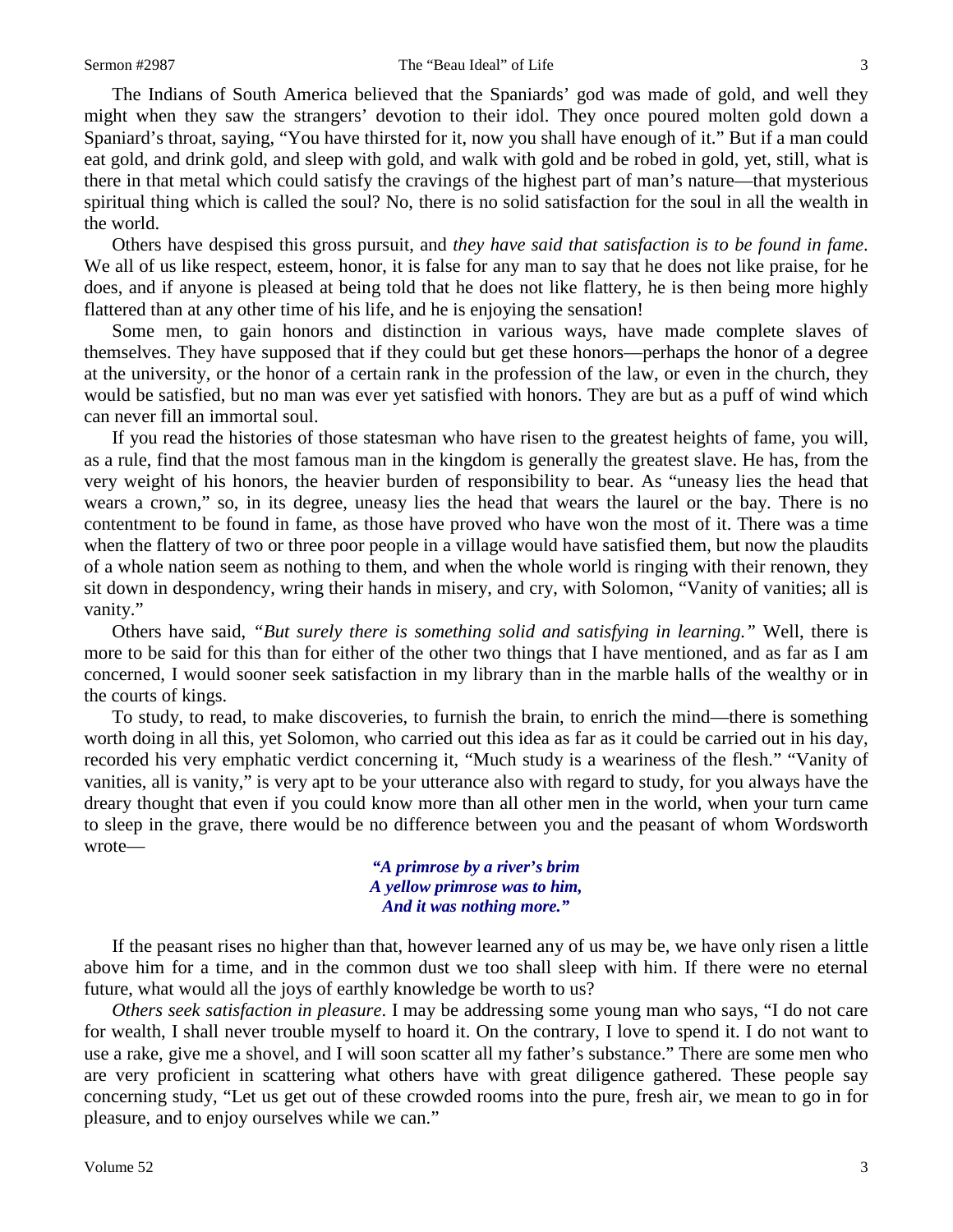This looks, at first sight, as if it were a prudent thing to do, and certainly, there is a deal more sense in enjoying ourselves in a rational fashion than there can be in pinching and starving ourselves in order to hoard up money for heirs who will ridicule if they do not actually curse those who have provided so bountifully for them.

Remember what Solomon says about others who seek what they call pleasure, "Who hath woe? who hath sorrow? who hath contentions? who hath babbling? who hath wounds without cause? who hath redness of eyes? They that tarry long at the wine; they who go to seek mixed wine." There is no satisfaction there, the merriest man who ever lived, the man who drained the wine-cup of mirth even to its dregs, has dashed it to the ground in his fierce indignation, and cursed the day in which he tried to find satisfaction there.

Look at those who have gone to the house of the strange woman, and see what comes of their sinful sojourning there, even if it is only for a little while. Does not dissipation bring disease and decay upon nature sooner than need be? There is no satisfaction there, young man, so, if you want to really enjoy yourself, there is a nobler and a surer way of doing so. The way of so-called "pleasure" is a delusion and a snare, and the end thereof is sorrow, suffering, and woe! Alas, that so many should continue to walk in a way which has such a sad end!

When a man plays the fool, let him do it for something that is worth having. Some time ago, when we were looking for a place for Messrs. Moody and Sankey to preach and sing in, two of our brethren went to see whether a certain building could be hired, and while they were waiting there, a man came up to them and presented his card—"Mr. So-and-so, clown." He thought our brethren had gone to engage the place for some amusements. They told him that they had come to engage it for religious services, and one of them said to him, "What a pity it is that you should play the fool for money!" I think the clown made a very sensible remark in reply, for he said, "You had better go and talk to those who play the fool and make nothing by it, for there is some sense in playing the fool for money."

To play the fool and make nothing by it, is a very mild description of the folly of which I have been speaking, but how many *play the fool and lose money by it?* What is it that clothes so many people in rags? What is it that makes so many have red eyes, and trembling limbs, and even *delirium tremens?* What is that but playing the fool and losing by it? And what will it be when such a man comes to die—a man who has lived without God, without Christ, and who will be without hope in his death? That will be playing the fool with a vengeance, and the truth will come home to him that the eternal ruin of his soul is the cost of his folly.

If you were to realize what this kind of "pleasure" means, you would have nothing to do with it. When Mount Vesuvius suddenly began pouring forth its lava upon Pompeii, most of the inhabitants were assembled in the amphitheater, I have seen the ruins of the place where they were gathered. I do not know what spectacle was on at the time, but however interesting it may have been, there was not a man, or woman, or child who did not run as fast as they could to wherever they hoped they might find a place of refuge.

A few persons remained in their habitations, or were unable to escape, and there they are to this day. Some of their bodies have been lately discovered in the very positions in which they were overtaken by the eruption. If men were wise, the merriest play that ever was acted upon the face of the earth, the richest golden gains that ever lay before a merchant, the choicest pleasures that ever tempted the human heart would never induce them to tarry till they were lost forever lost, but they would be up and away, and never rest till they had escaped from the wrath to come.

*Some seem to have no real objective in life*. I think I hear someone say, "Well, I have cared for none of those things that you have mentioned." Where then, my friend, have you tried to find satisfaction? "Oh, I have not troubled my head about that, I just plod along from day to day, working hard to earn my daily bread, I do not know that I have any ambition in this world except to pay my way, have enough to eat and to drink, and raiment to put on, and bring up my children as well as I can." Rest assured, my Friend, that I do not despise you for having such desires, at the same time, I do think that it is a pity for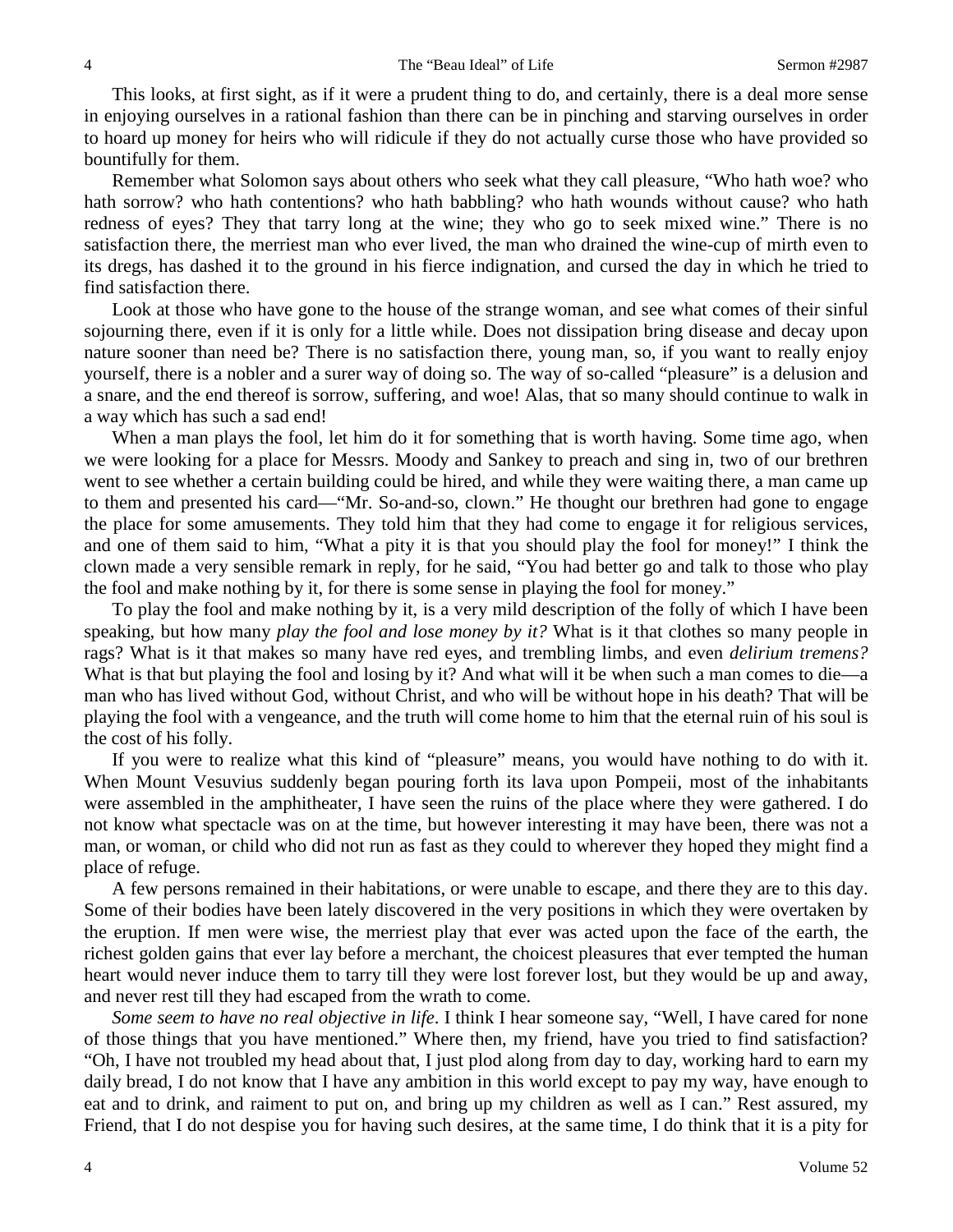an immortal soul not to have some aim and objective higher and brighter than that, for it is pretty nearly the objective of a mill-horse that goes round and round in its daily course, and never aims at anything higher.

Your objective is very much like that of a swallow, or a sparrow which builds its nest, and lays its eggs and hatches them, and sees its young flying off on their own account. Your ambition might be suitable for a dog, or a horse, or a cat, but it is not worthy of you, a being of a higher order. When I look at you, and remember that you were made in the image of God, I think that surely, there must be something worth living for, something nobler than this poor ambition of yours. I ask you honestly to say whether you have found satisfaction there, and I am fully persuaded that you have not.

*There are some who argue that the Gospel cannot bless them*. I frequently hear this kind of talk from poor working people. One says, "Well, sir, if I were well-to-do, then I think I ought to be a Christian, but religion is not for the poor." That is in direct opposition to the declaration of Christ Himself, that "the poor have the Gospel preached to them," and to the inspired question, "Hath not God chosen the poor of this world rich in faith?" Yet many people will have it that the Gospel is not for them because they are so poor.

I have also heard some say that they are so ignorant that they cannot be saved. One says, "I cannot read," and another says, "I can read, but I cannot understand what I do read in the Bible, and when I go to hear a sermon, I cannot make out what is meant by it." They make out that they are almost idiots with regard to spiritual matters, yet, on any other subject, they would stick up for themselves, and try to prove that they are almost philosophers.

Yet their plea that ignorance prevents them from being saved is directly contrary to Scripture, for the apostle Paul, inspired by the Holy Spirit, wrote to the Corinthians, "For ye see your calling, brethren, how that not many wise men after the flesh, not many mighty, not many noble, are called: but God hath chosen the foolish things of the world to confound the wise; and God hath chosen the foolish things of the world to confound the things which are mighty; and base things of the world, and things which are despised, hath God chosen, yea, and things which are not, to bring to nought things that are: that no flesh should glory in His presence."

Then again, others say that they are too busy to be saved, at least, that is the practical meaning of their excuse. One says, "Now, do not bother me about religion, for I really have not time to think about such things as that. See, I have to be up early in the morning, and to work hard till late at night." Another says, "My business cares are so numerous that I cannot get away from the counting house to go to a prayer meeting."

Ah, dear friends, but how many people who have not been able to find time to pray, have had to find time to die, and how very frequently do we see that the very people, who say that they have not had time to think about the things of God, have found plenty of time for indulgence in vice and sinful pleasures! That excuse, like the others I have mentioned, will not avail any of those who make it.

There is time enough for the most hard worked man to lift his eye to heaven and to cry, "O Lord, for Jesus Christ's sake, accept me, for I come to Thee trusting in His atoning sacrifice!" With many, the excuse is only an excuse, for they do not want Christ, and they do not believe that there is anything for them in Christ, and therefore they make these vain excuses.

I have known some even to say that they are too sinful to come to Christ—other people may be saved, but they could never be—they have gone too far into sin, and they are too much involved in sin, they are so old, and they have so many friends and connections on the side of evil. Perhaps they are in a business that is not honest, and they are so interlaced with bad men that they cannot get out of it—so they say, and they will say anything so as to hide that which is really at the bottom of their hearts which is that they do not want Jesus Christ to save them. They would rather that He should leave them alone to go quietly on their own way, even although that way will inevitably lead them to everlasting destruction.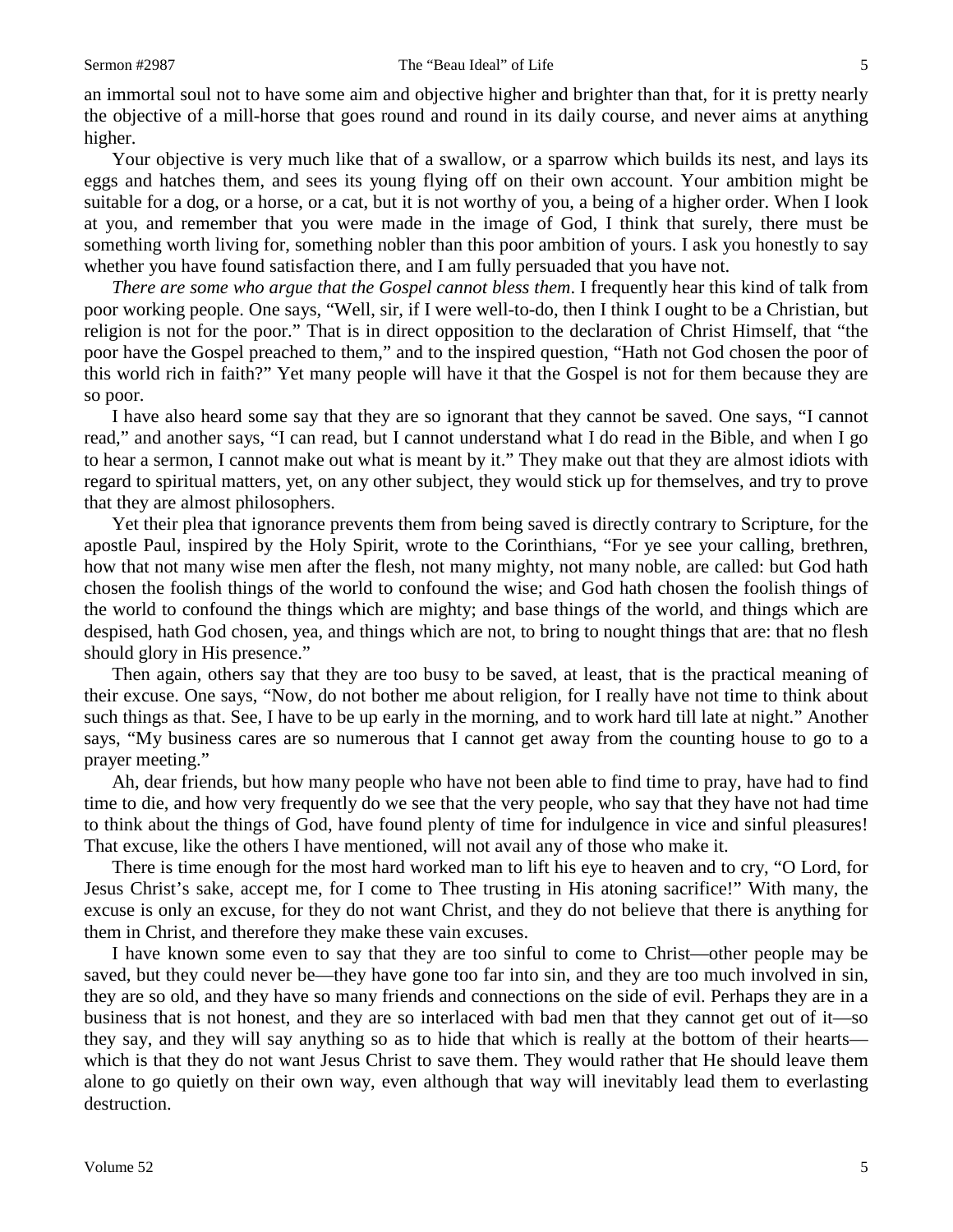**III.** Now, in closing my discourse, I want to tell you WHERE REAL SATISFACTION CAN BE FOUND.

It comes in answer to the prayer of the text, "O satisfy us early with thy mercy; that we may rejoice and be glad all our days."

Let me try and teach you, as plainly as I can, the way to find solid satisfaction. Friend, you are young and life is before you. You would fain make it a whole life, altogether happy. Begin then, by realizing that there is need for you to seek satisfaction from God. If you were an animal, you could be easily satisfied. Sheep and oxen are perfectly satisfied if you turn them into a field where there is plenty of grass, they never stand and cry, "O satisfy us," but they eat as much as they want, and then they are perfectly content.

But you, though placed in a world of wondrous beauty, and though, as a man, you are made capable of great happiness, have not obtained it, so *you may as well begin your search for it by the confession that you are a fallen creature*. You have lost the peerless jewel of innocence. Your first father, Adam, lost it as your representative, and you have also lost it on your own account. If you had not lost it, you would not need to pray to God, "O satisfy us early with thy mercy," for you would be satisfied already. Adam was satisfied as long as he kept from sinning against God, and you also would be satisfied if there were no sin in you. Let this confession be made by each one of you, "Lord, I am unsatisfied because I am unholy, I have not attained to satisfaction because I have not attained to perfection."

Then, remember that *if you are ever to get satisfaction, you will have to get it from God,* and it must come from Him as the gift of His mercy. The text says, "O satisfy us early with thy mercy." God has so made us that we cannot get on without Him. It is both a blessing and a curse that it is so—it is a blessing that we cannot be satisfied without God, for that necessity helps to draw us to Him, but it is a curse if we continue to try to be satisfied without God.

As the planet needs the sun, so man needs his God. As the eye is nothing without light, so your spirit is nothing without God. You must have God, yet, up till now, some of you have not even thought of Him. Getting what you needed here below has occupied all your attention, but as for God, perhaps you have not thought of Him, or if you have thought of Him, you have only done so to wish that there were no God. The thought of God has been a troublesome subject to you, you wish you could dismiss it altogether from your mind.

But my friend, if you are ever to get satisfaction, this state of things must be altered. You must recognize that, as a creature, you must be at peace with your Creator. I do not ask you to take my word for this assertion, but I do urge you to search the Scriptures to see whether it is not so. There you will learn that until the quarrel between you and God is ended, until you submit to God, and are at peace with Him, your soul cannot find rest any more than Noah's dove could find rest as she flew over the wild waste of waters, and discovered no place for the sole of her foot to rest.

Do not forget that you cannot come back to God unless God shall display His mercy to you. If you appeal to divine justice, you will find that it must punish you, for young as you are, you have broken God's holy law. You have committed sins which have provoked the Lord to anger and jealousy, and ere you can be reconciled to Him, and have His love shed abroad in your heart, these sins of yours must be forgiven. They can be forgiven, for God delights in mercy. They can be forgiven now, for He waits to be gracious. They can be forgiven without money and without price, for He freely pardons all those who put their trust in Jesus Christ His Son.

But suppose your past sins were all forgiven, you could not even then get satisfaction, because *there would still be in you a natural tendency to sin*. You can all of you sin without being taught to do it. There is no need to found an institution for the purpose of teaching the practice of vice, or to employ agents to excite men to commit crime, because the natural bias of the human heart is in that direction.

Now, as long as you love sin, and your heart has a bias towards evil, God and you cannot walk together. Thousands of years ago He asked the question, "Can two walk together except they are agreed?" It is needful, therefore, that there should be a complete change in your nature, for it can never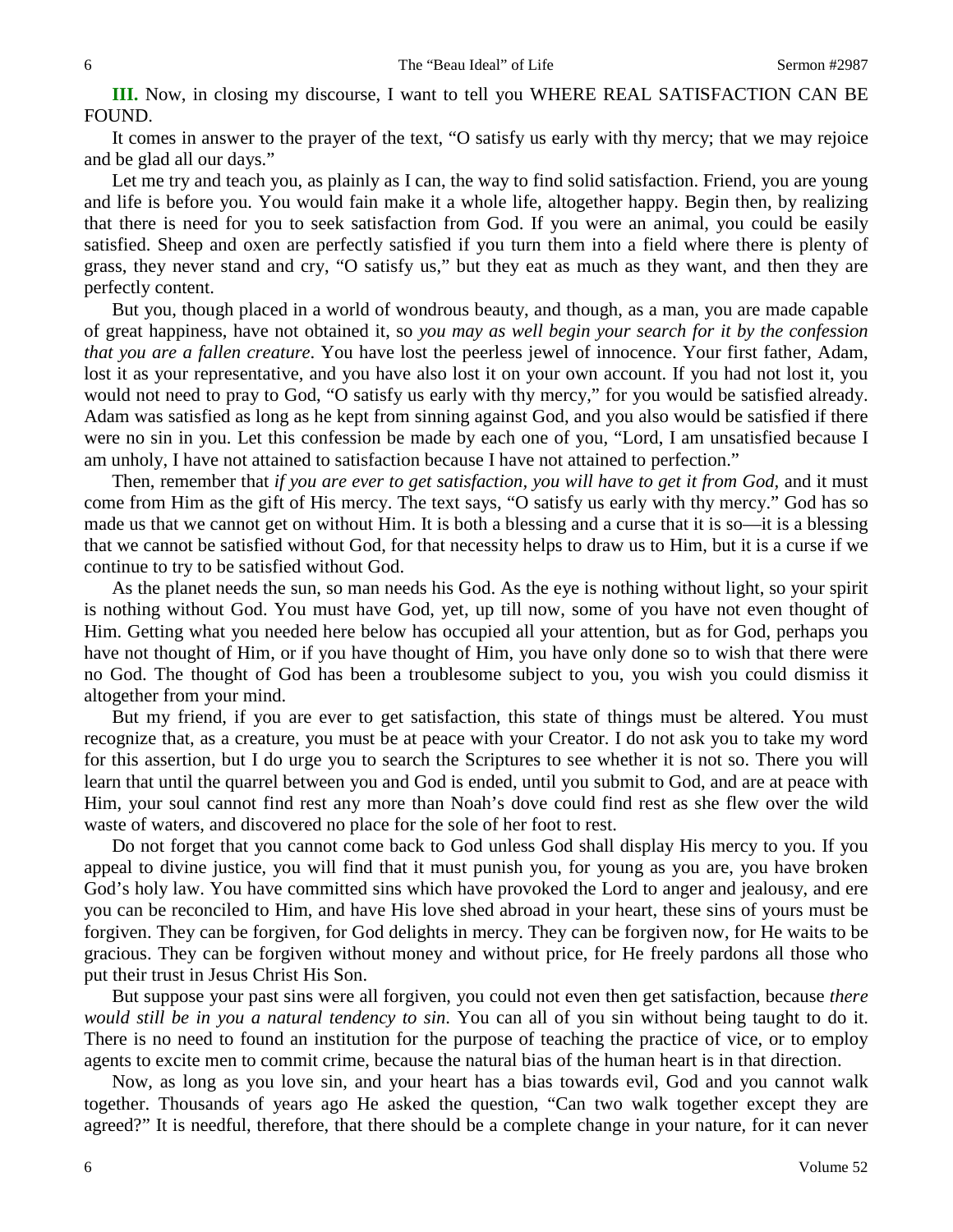be contented as it is. Whatever God might give it—even if He were to give it heaven, itself—your nature would never be satisfied while it remained as it now is.

Your nature is diseased and must be healed, else it will be with you as it would be with a sick man if you piled up his room with gold, or heaped up learned volumes all around him, and bade him study them. They would not take away his pains, it is the disease itself that needs to be cured.

So is it with the malady of your spirit. You must be make right with God, or as Christ Himself put it, *you must be born again*. Now, if you could be made a new creature, with a will perfectly conformed to God's will, with a heart that loved what God loved, and hated what God hated, with a spirit within you as pure as God Himself is, with a mind which sought only after purity, and abhorred everything that was evil, and if, in addition to that, all your past sin could be forgiven, would not that be a grand and a blessed thing?

There is many a man who has lived a life of crime and shame, who, when he sees a little curly headed boy kneel down to say his prayers at his mother's knees, remembers when he did the same and wishes that he could be put into a mill, and be ground young again. That is the kind of thing that would give you satisfaction, and that is just what Jesus Christ came to do for those who believe in Him, for He has come into the world to "save His people from their sins," that is, not merely to save them from being punished for sin, but to deliver them from the sin itself. He can give you, my brother, a new heart and a right spirit. He says, "Behold, I make all things new," and those who believe in Him are made new creatures in Christ Jesus.

"Oh!" says one, "I wish I were a new creature in Christ." Why should you not be? He that believes in Jesus has the witness of the Spirit within his heart, and this is a sure sign that he is a new creature in Christ Jesus, for the first result of regeneration is true saving faith, so, if you trust in Jesus, that is a positive proof that you are born again.

Then see what will come of this great change. You will begin your new life with a new nature, a nature that loves God, and hates evil, a nature that longs for conformity with the will of God. You will begin your new career "accepted in the Beloved," with a life within you that can never die, and with a pardon granted to you that can never be reversed. You shall be so completely saved that you shall never return to the old follies and sins in which you formerly lived because you will not be saved because somebody has persuaded you to live in a different fashion, but because you have been made a new creature altogether.

"What!" asks someone, "Shall I be perfect when this change comes?" No, there is a nature in you which will still remain, and with which you will have to fight and wrestle, but the new life, which Christ will give you, will enable you to overcome it. "Well," says one, "I do not see how that is to bring me satisfaction." But it will, this is a great mystery, but it is a great truth.

Possibly you are dissatisfied because you cannot bring the contents of your pocket up to the height of your wishes, but if you bring your wishes down to the level of the contents of your pocket, you will be satisfied with what you now have. You cannot get all that you want, but suppose that your wants are reduced to your actual needs, how will it be then? You cannot, at present, expect to have all that your heart desires, but suppose your heart is renewed by grace, so that you do not desire what God does not see fit to give you, will not that be the way for you to obtain satisfaction? If the mountain cannot come to Mahomet, Mahomet had better go to the mountain, and if we cannot change our outward circumstances, we had better be content with such things as we have.

We have been born into a world where there is much sin and much sorrow, where no man can have all that he wishes, and it is a grand thing when our wishes get changed, our desires get altered, and we become altogether different from what we used to be. This is the path that leads to satisfaction. Some people seem to think that if they had what I have, they would be perfectly content, but I am quite certain that if they had it, they would be utterly dissatisfied with my portion. Yet I am perfectly satisfied with it—not perfectly satisfied with myself, for that I never shall be while I am down here, but I am perfectly satisfied with what God does for me and with me. That satisfaction is what every believer in the Lord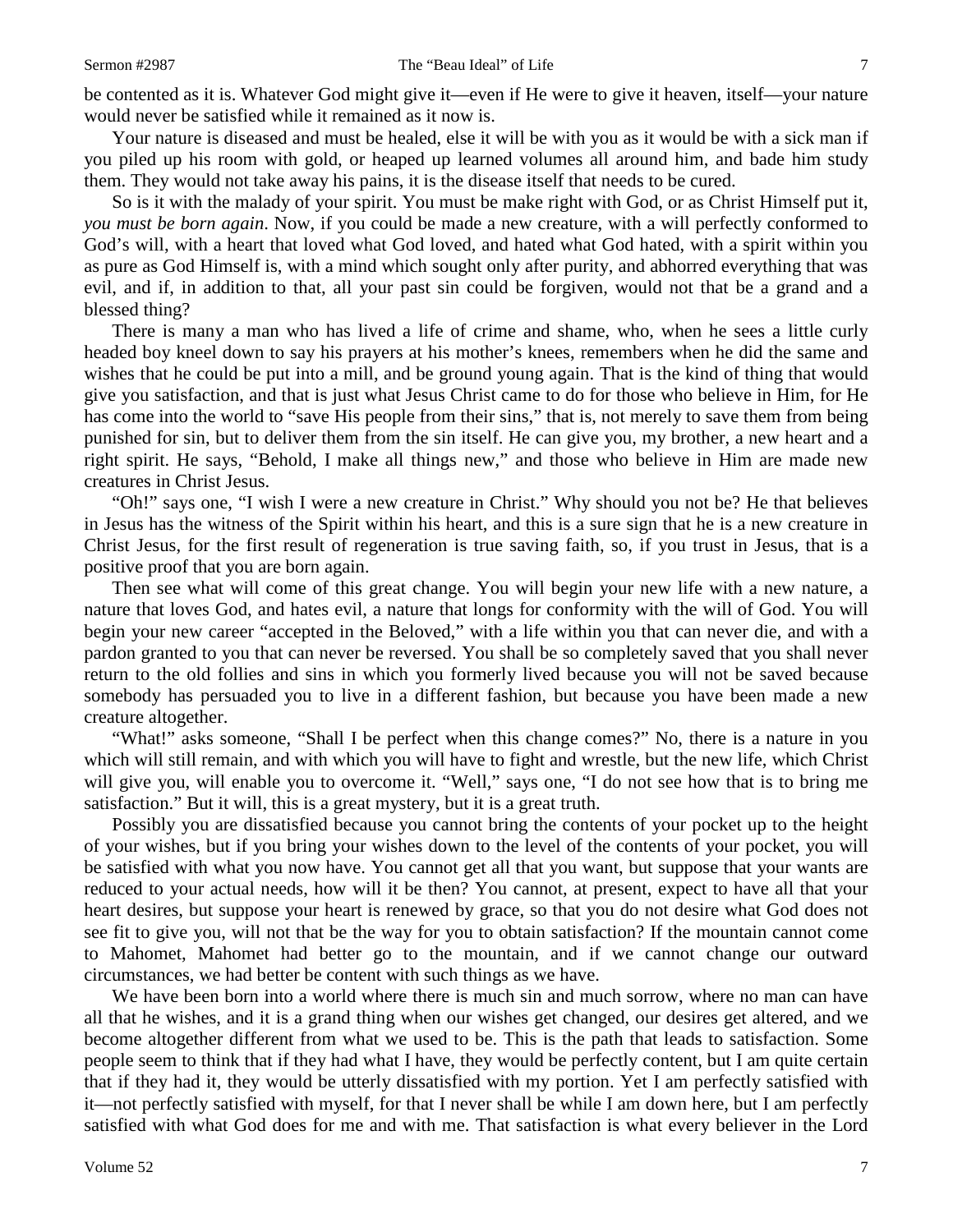Jesus Christ has a right to enjoy, and when he lives as a believer should live, he does enjoy it, and he can sing with good Mr. Watts—

> *"I would not change my blest estate For all that earth calls good or great; And while my faith can keep her hold, I envy not the sinner's gold."*

The garden of such a man as I am just now describing is a very little one, but he walks in his rich neighbor's park, and he thanks God that it does not belong to him, for he has not the trouble and expense of keeping it in order, yet he can enjoy it probably quite as much as its owner can. He goes to the top of a hill, and he knows that all he can see is in a certain king's dominions, but he is glad that he is not the king, for he does not want the trouble of ruling a kingdom.

He thanks God for the beauties of nature, which are all his, he knows that the mountains and the valleys, the sea and the sky, are all his because they are his Father's, so he may enjoy them to the full. He thanks God that he does not want to put the sun into his pocket, nor to keep the moon in a cupboard all to himself, all things in the world are his as much as he needs them, but he rejoices to know that his fellow creatures may also enjoy them as much as he does.

He is brought, by the grace of God, into such a state of mind that the joy of others is his joy, and that the sorrow of others is his sorrow, and he would not wish to forego this enlargement and expansion of his mind. The grace of God has put him into such a condition of heart and soul that, on the land or on the sea, on a bed of sickness or walking about with the elasticity of health, he says, "It is all right, for my Father has ordained it all. He gives or He takes away. He kills or He makes alive, and as He does it, all is well, and I am perfectly satisfied with it, and as long as I live, I will bless His holy name."

Now, that is the truly happy man, and this is the only way to be really happy. Trust in Jesus, rest wholly upon Him, and He will renew your spirit and change your heart, and with that change of heart He will give you capacities for happiness which you never can have in any other way.

My dear young friends, I want to speak these last few words specially to you. If my older friends here are not yet converted, I pray that they may soon be saved, and I thank God that we have seen many such saved. No old man or old woman has any need or reason to despair, I have seen people of seventy and eighty years of age, and more than that, converted to Christ. He does not limit His grace to any age. If you were five thousand years old, I should be bound to preach the same Gospel to you as if you were a little child—whatever your age, believe on the Lord Jesus Christ, and you shall be saved.

But at the same time, we cannot make you old people begin life again, we cannot take you back to the years of youth, possibly you wish that we could, but as for you young people, we long for you to be satisfied early with God's mercy, that you may rejoice and be glad all your days. Are you fifteen, or sixteen years of age?

There was a time, I daresay, when you thought your brother was wonderfully old because he had got into his teens, but you do not feel very old, do you? But you think you will have reached a great age when you get to be forty, perhaps then, you will think that it is the people of sixty, or seventy, or eighty, or ninety years of age who are getting old, and not you, but let me assure you that now, *now*, NOW is your time.

I would not, God knows, deceive you about this matter for all the wealth there is in the world. I have known the Lord, blessed be His name, since I was fifteen years of age, and there has never been a moment since then, in which I have regretted putting my trust in Him. A great many times I have mourned that I did not trust Him sooner, and that I have not trusted Him better, but never once have I wished to go back to my former condition, and leave my dear Lord and Master.

You know that we sometimes hear servants speak well of their master before other people's faces, when they think their master will hear of it, but when they get together, a lot of them round the fire, I do not know what they say about their master then. But when you gather around the fire, or when you meet